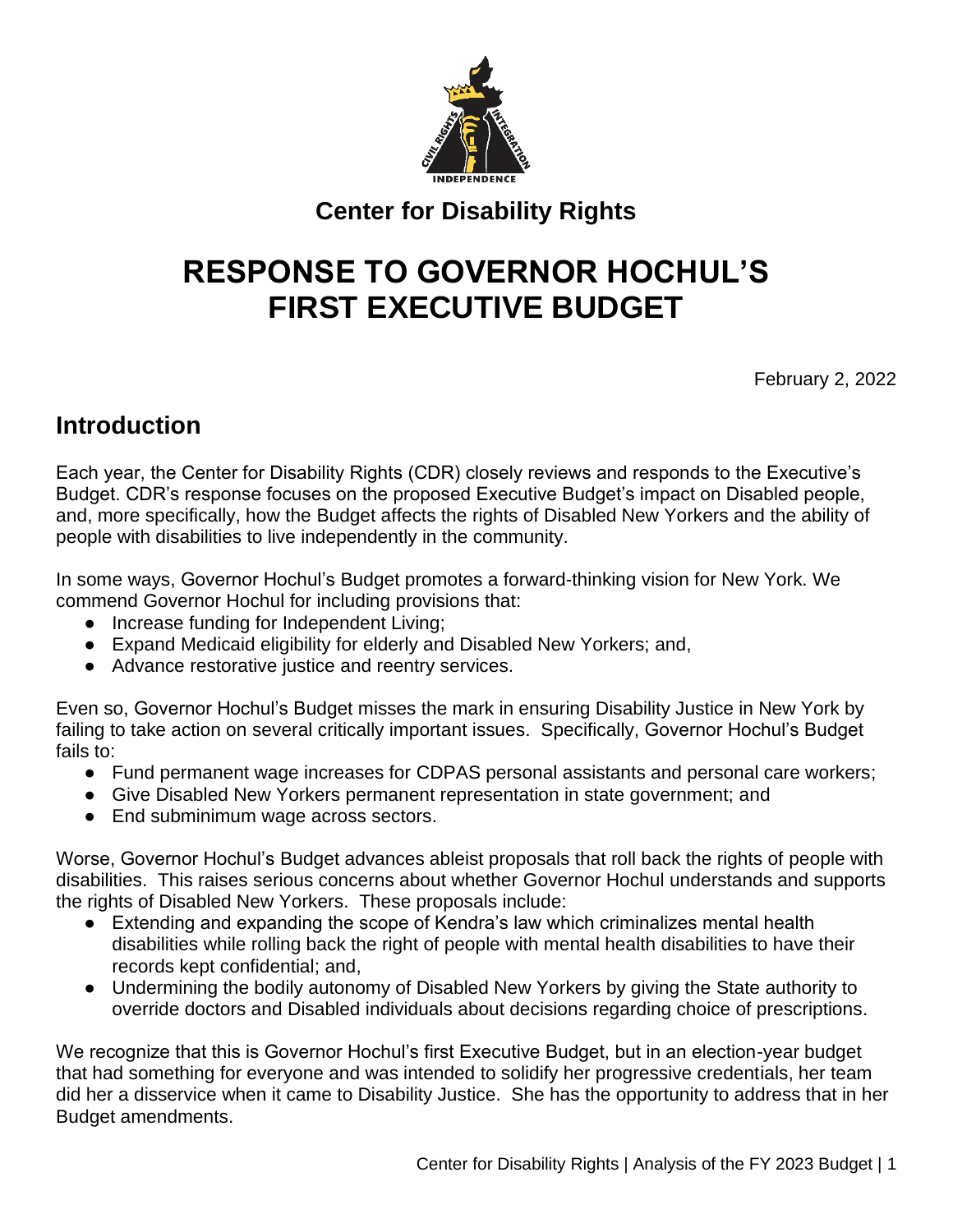### **Fair Pay for Homecare: End New York's Crisis**

CDR is extremely disappointed that Governor Hochul's Executive Budget did not include wage increases above the minimum wage for personal assistants in the Consumer Directed Personal Assistance Program and personal care workers.

Stagnated reimbursement rates and the increase in the State's minimum wage have created an unprecedented crisis in community-based Long Term Services and Supports (LTSS), and more specifically, in home care. A decade ago, programs like Consumer Directed Personal Assistance (CDPA) paid well over minimum wage. Although these workers were underpaid, consumers were able to attract and retain workers so they could live independently and safely in the community. Today, these essential workers are paid at the State's basic minimum wage. Under Governor Hochul's predecessor, New York State mandated an enhanced minimum wage for fast food workers. Consequently, in upstate New York, although they may provide assistance with feeding tubes, ventilators and medications, CDPA personal assistants received only 88% of the wage they could have earned by handing out burgers and fries at McDonald's, Wendy's and Burger King.

We expected better from Governor Hochul, whose predecessor balanced his budget on the backs of New Yorkers with LTSS disabilities. Although the Governor restored last year's 1.5% cuts to home care rates and included a 1% COLA, this is far from adequate. The wages paid to personal assistants have lagged behind those paid to other Direct Service Providers in the developmental disability and behavioral health systems. Governor Hochul's Executive Budget provides 5.4% COLAs for these other providers, further widening that gap.

The Executive Budget proposes retention bonuses across the healthcare sector. Workers earning less than \$100,000 will be eligible for up to \$3,000 bonuses. This will include personal assistants in the Consumer Directed Personal Assistance Program and personal care workers, but advocates are concerned that the eligibility criteria will exclude a lot of home care workers. While a bonus is better than no bonus, this does not address the structural problems perpetuating the wage crisis.

*CDR calls on Governor Hochul to include a proposal in her Budget amendments to fund permanent*  wage increases for all homecare workers with a plan to ensure that these workers earn no less than *150% of the regional minimum wage.* 

### **Give Disabled New Yorkers Permanent Representation in State Government**

The Executive's Budget contains an Office of the Chief Disability Officer. We appreciate that the Governor recognizes how Disabled people are not represented in state government, but have significant questions about whether the proposal in her Budget will actually address that. Although not visible in the Executive Budget, it is our understanding that three FTE's – based in the Office of People with Developmental Disabilities (OPWDD) – are funded in the Executive Budget. Our understanding is that the funds will support a Chief Disability Officer (CDO) and two additional staff.

Beyond that, there are still significant questions about the purpose and priorities of that position and office under Governor Hochul. Governor Hochul's Budget identified employment as the top priority. Advocates questioned the Executive Chamber about this and pointed out that – in the context of the unprecedented deaths of Disabled and elderly New Yorkers in nursing facilities and other institutions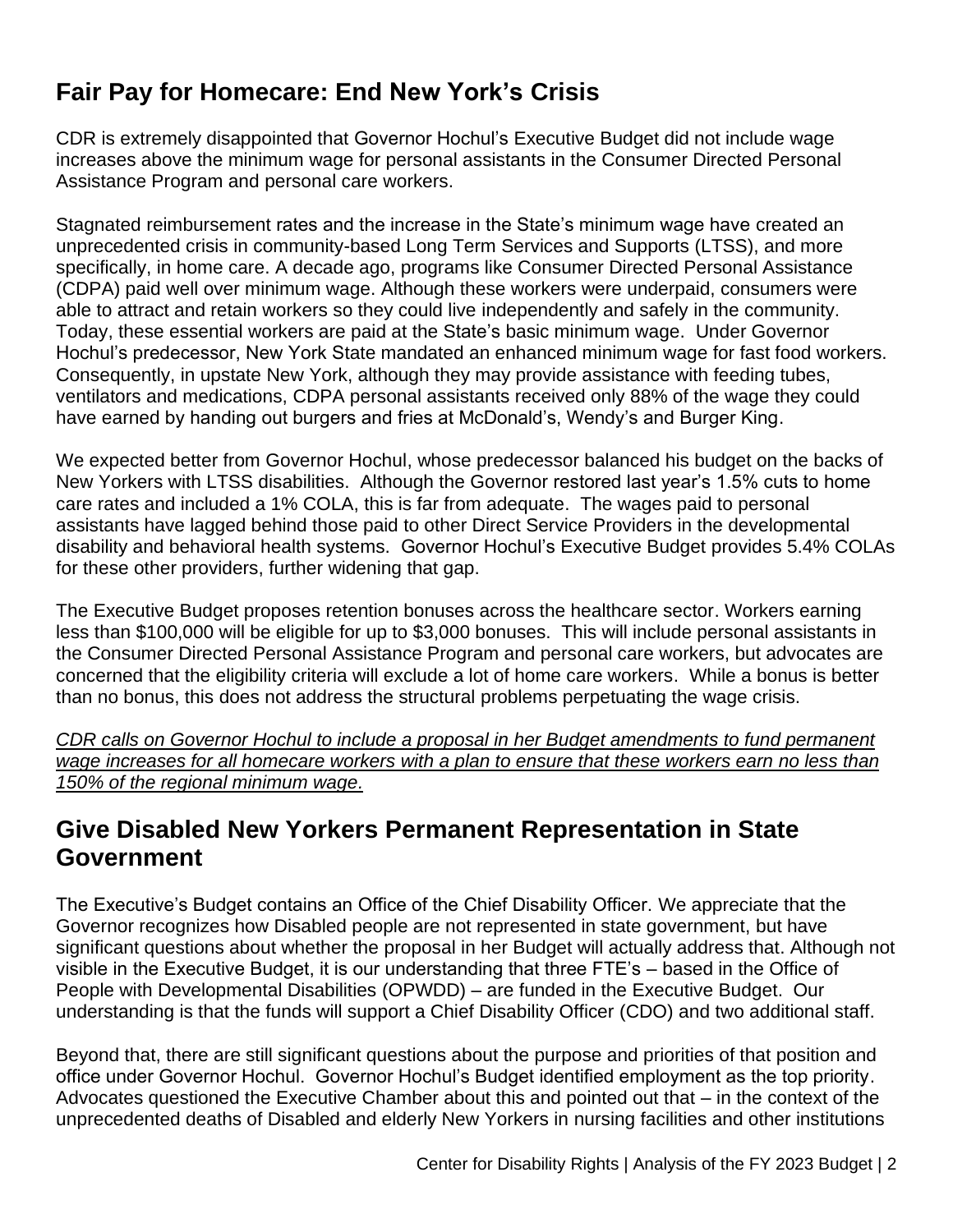– making employment the top priority for the CDO was off point. Now, because the Governor provided limited and erroneous information about this office, the Legislature has begun to pick up that language in their own Budget documents.

We would feel better about this process if there were open lines of communication with the Executive Chamber, who remains silent about the prospects for signing the legislation to reinstate the Office of the Advocate for People with Disabilities (A3130/S1836). CDR has challenged the Governor to meet with us and other advocates from Disability-led organizations if she doesn't intend to sign the legislation. Aside from periodic emails saying there is nothing new to meet about with advocates from Disability-led organizations, communication from the Second Floor has been non-existent.

It is possible that Governor Hochul and her team believe that they have a better approach to meeting the needs of Disabled New Yorkers than the solution advocated for by Disabled New Yorkers themselves. If so, she needs to meet with advocates before taking action. Otherwise, everyone is likely to be disappointed. *CDR calls on the Governor to reinstate the Office of the Advocate for People with Disabilities by signing A3130/S1836 and include funding for this office in her 30-day Budget amendments so there is a clearly articulated role for this office in statute and Budget. If Governor Hochul has any reservations about signing this bill, CDR calls on the Governor to meet with leaders from the Independent Living Community before vetoing it or letting the bill die.*

# **Stop Criminalizing Disability: End Kendra's Law**

CDR opposes the Executive's proposal to extend and expand Kendra's Law. The Governor proposes to extend Kendra's law through June 30, 2027. It also proposes vague language to authorize reinstating orders on individuals without affording them due process and reducing the right of individuals with mental health disabilities to have their records kept confidential.

Importantly, there is no proof that court orders produce better results. A three-year study at Bellevue Hospital compared the impact of providing an enhanced, better-coordinated package of services to two groups, one with and one without a court mandate. On all major outcome measures, no statistically significant differences were found between the two groups<sup>1</sup>.

The proposal to extend and expand Kendra's law is incongruous with an Executive Budget that has multiple proposals intended to address the challenges faced by BIPOC, who are or have been incarcerated. The Governor needs to ask herself why, in that context, she is advancing proposals that further stigmatize and undermine the rights of people with mental health disabilities. For us, the answer is clear: ableism. *Rather than stigmatize and further erode the rights of people with mental health disabilities, CDR calls on the Governor and the Legislature to fix the services that have failed to engage individuals and meet their needs in the first place. To do that, the Governor must engage directly with people who have lived experience as consumers, survivors and ex-patients (CSX) of New York's mental health system.*

<sup>&</sup>lt;sup>1</sup> NYAPRS Budget and Legislative Agenda FY2019-20:

https://nyassembly.gov/write/upload/publichearing/000963/001955.pdf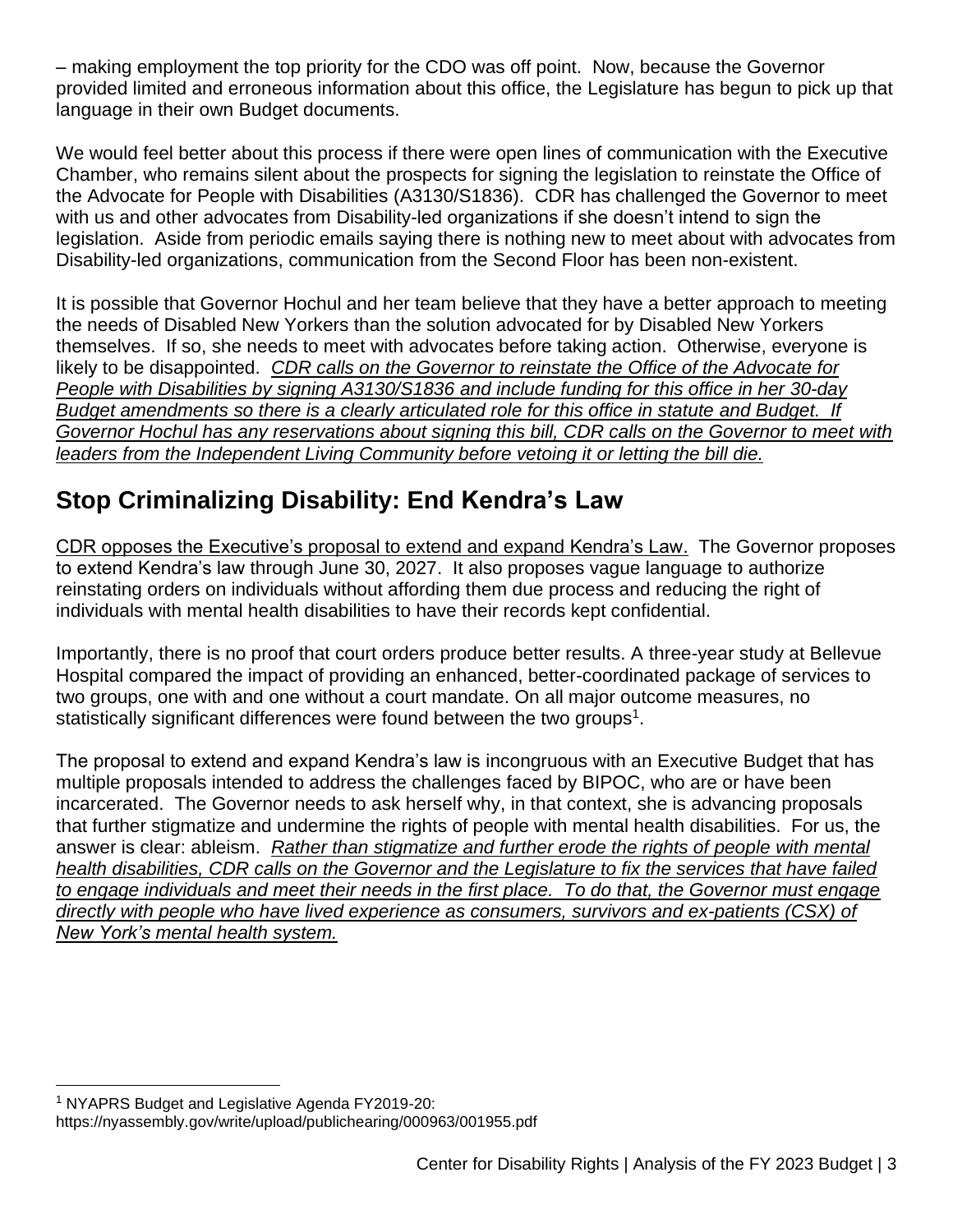# **Eliminate Subminimum Wage Across Sectors**

Although Governor Hochul's Executive Budget leans heavily into employment, it is silent about structurally ableist and racist state law that allows some employers to pay workers – including Disabled workers – a subminimum wage. The Governor is clearly concerned about employment of New Yorkers and New Yorkers with disabilities, and she advanced proposals to address that. Perpetuating wage injustice, in that context, is even more egregious. It's time to end this legalized form of discrimination and oppression. *As part of the One Fair Wage Coalition, CDR calls on Governor Hochul and the Legislature to end subminimum wage across sectors.* 

*CDR also specifically calls on Governor Hochul to immediately end subminimum wage for Disabled people by issuing an Executive Order that notifies organizations that hold a 14c certificate that their contracts with the State will be cancelled within two years if they don't divest of those certificates.*

# **Independent Living Centers**

CDR applauds the Governor for including an increase of \$2.6 million in her first Executive Budget. This is the first time an Executive has proposed additional funding for Independent Living in a Budget proposal. Although it is not the full amount we were seeking, this is an increase the Independent Living Centers can build on.

### **Health and Long Term Services and Supports**

#### **Managed Care Reforms**

CDR wholeheartedly supports Governor Hochul's proposal to have Managed Care Organizations (MCOs) competitively bid for the opportunity to provide managed care in our state.

From the beginning, CDR opposed how Managed Care was implemented in New York State. By having a large number of managed care companies or plans, the base of people served by each plan was significantly reduced. This resulted in plans being less able to meet the needs of people with the most significant disabilities who were seen as unsustainable outliers. Consequently, plans reduced rates and services so that individuals with significant LTSS disabilities were forced to go without assistance and/or were institutionalized.

CDR supports the Executive's proposal and looks forward to working with the Governor, Legislature and the Department of Health to implement it. We believe that this proposal has the potential to be a bold and transformative initiative and address years of problems in that system. Governor Hochul's predecessor never used managed care as a mechanism to promote community integration of people with disabilities, and in fact, it did the opposite by implementing initiatives in managed care that it acknowledged would promote unwanted institutionalization. Governor Hochul can change that. CDR is eager to work with the Hochul administration and the Department of Health to advance this initiative in a manner that promotes the ability of Disabled New Yorkers to live in freedom.

As the state develops the Requests for Proposals (RFPs), it should include components that demonstrate an MCO's commitment to Disability competence and community integration. In the RFP, plans should be expected to demonstrate experience:

- ensuring that the services provided by their network are accessible and Disability-competent;
- maximizing the use of home and community-based services to avoid institutionalization;
- funding transition services to people leaving nursing facilities and other institutions; and,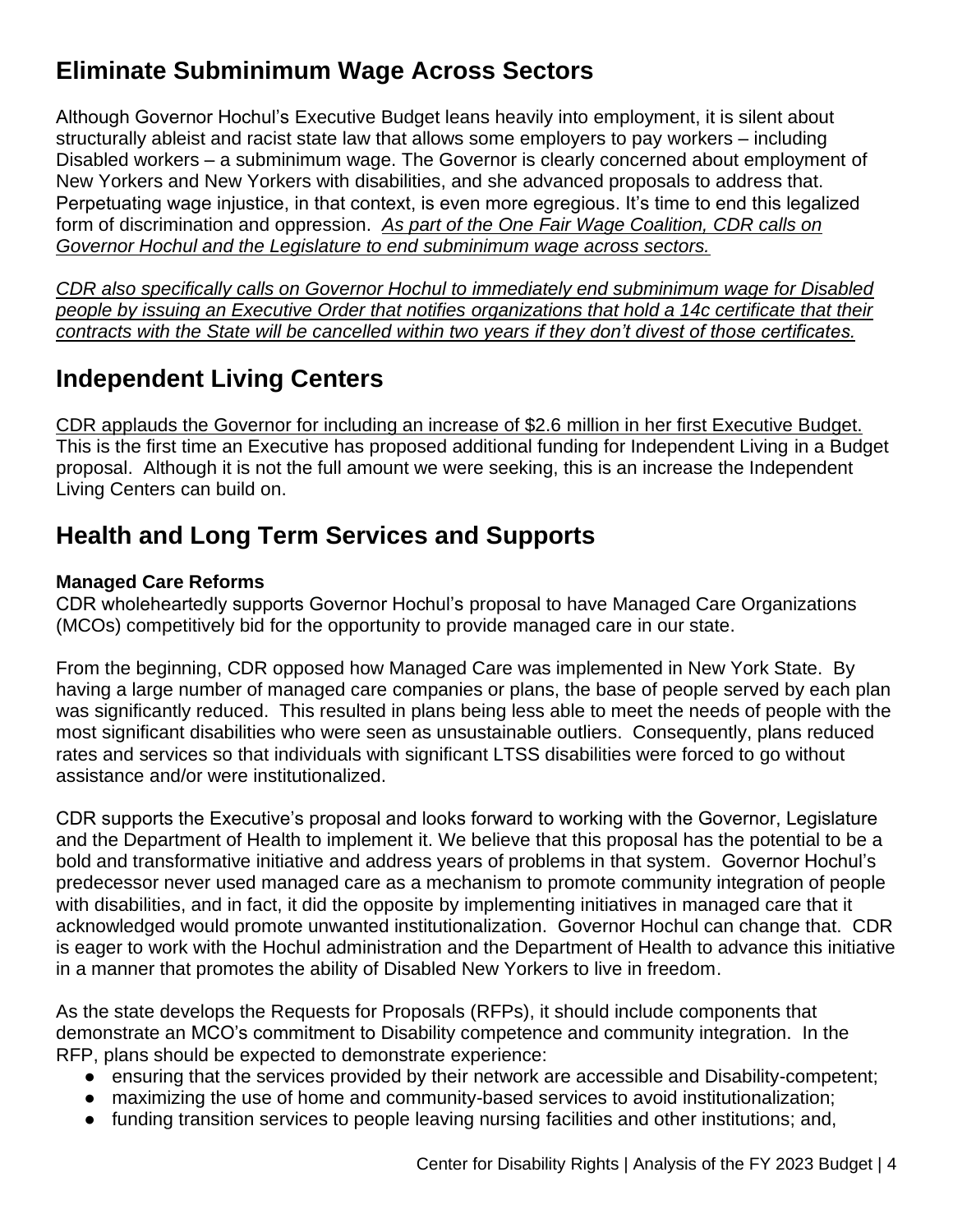● contracting with Independent Living Centers and other disability-led organizations as providers in their networks.

The state can also use the RFP and contracting process to make significant changes in how services are delivered. The state could use the RFP process to:

- Establish a high need rate cell which would ensure that plans are adequately funded to support individuals with the most significant disabilities in the community rather than "cherry picking" to serve people with far less significant disabilities:
- Improve transparency by requiring plans to publish the rate of institutionalization of the people they served;
- Require that plans contract with non-profit, Disability-led providers to the greatest extent possible;
- Reduce institutionalization by establishing a penalty for plans when people are institutionalized or implementing some other mechanism which ensures that plans simply cannot offload highcost individuals with significant disabilities.

*CDR calls on Governor Hochul to work with the Disability community to identify eligibility criteria necessary for the RFP, change policies that will facilitate a smooth transition and continuity of services, and monitor and evaluate implementation of this transition.*

#### **Promote Health Equity and Continuity of Coverage for Vulnerable Seniors and Individuals with Disabilities**

The Governor's proposal would eliminate the Medicaid resource test and raise the income level of the Federal Poverty Level (FPL) for Vulnerable Seniors and individuals with Disabilities. Currently, Aged, Blind and Disabled individuals must spend down income in excess of \$934 per month. The Governor's proposal expands eligibility to 138% of the FPL, which, in 2022, is \$1,563 a month. This means that individuals can keep their Medicaid without a spenddown if their monthly income is below \$1563. *CDR applauds the Executive's proposal to expand Medicaid eligibility so that low-income elderly and Disabled New Yorkers are able to maintain Medicaid eligibility after they become eligible for Medicare*.

#### **Essential Plan Reforms**

The Budget would expand eligibility under the New York State Essential Plan (EP) by increasing the Federal Poverty Level (FPL) cap to 250 percent. The expansion lengthens eligibility to 12 months after childbirth for pregnant individuals enrolled in the EP even if their income changes to an amount that would have previously disqualified them. The EP would also automatically deem any child born to an EP enrollee automatically eligible for an EP or CHIP for 12 months. *CDR supports expanding the scope of eligibility for the EP to 250 percent of the FPL. As LTSS is implemented in the EP, the state must include the full Medicaid community based LTSS for enrollees to live and work in the setting of their choice.*

#### **Pharmaceutical Related Recommendations**

This proposal would discontinue the prescriber prevails provision. This proposal threatens the bodily autonomy of every elderly and Disabled New Yorker and Governor Hochul should understand that a person's body is something they should have the right to make choices over. The State is saying that you and your doctor are not competent enough to make medical decisions for yourself. *CDR vigorously opposes this invasive proposal and warns the State that it has no business inserting itself into the medical decisions made between a patient and their healthcare provider.*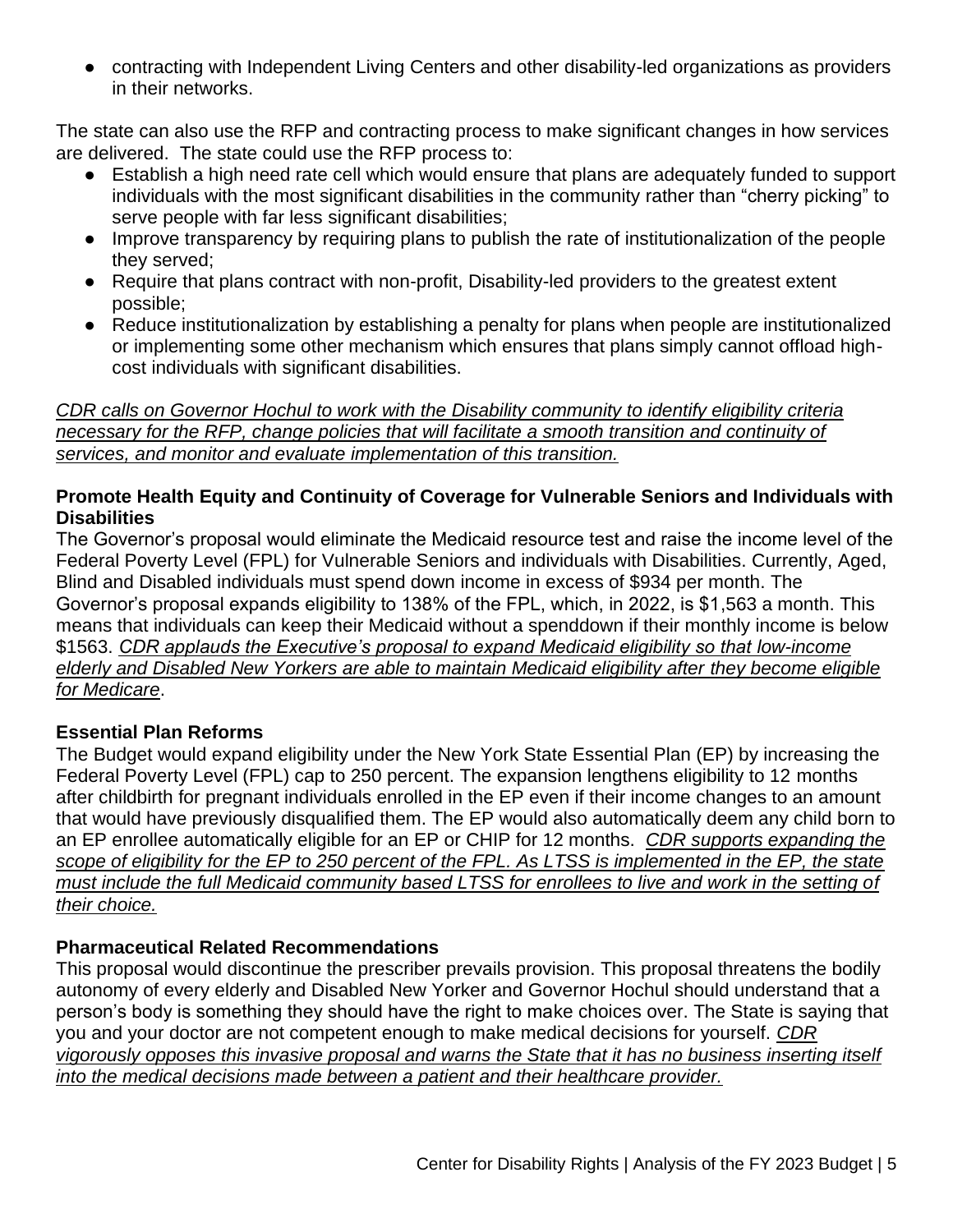#### **Medicaid Long Term Care Program Reforms**

The Governor's proposed budget would implement Medicaid Long-Term Care program reforms. Part of the proposal would adjust the Medicaid Managed Care reimbursement to individuals providing private duty nursing services to medically fragile adults. Another part of the proposal would modify the implementation of the uniform tasking tool and would allow the Department of Health to develop service authorization guidelines and standards for long term services and supports. The final sections of the proposal would establish a separate licensure process for Programs for All-Inclusive Care for the Elderly (PACE) and expand access to health care coverage and service delivery for individuals in need of long term care services.

CDR supports the Executive's proposal and expects her to include wage increases for homecare workers in her long-term care program reforms. CDR reminds the Governor and the Legislature that homecare is long-term-care and long-term-care is healthcare. Without critical wage increases, more and more elderly and Disabled New Yorkers will be forced into nursing facilities.

#### **Nursing Facility Reforms**

The vast majority of elderly and Disabled New Yorkers want to remain in their own homes rather than go into a nursing facility or other institution. Even so, the majority of Medicaid LTSS funding for elderly and Disabled New Yorkers goes into our State's nursing facilities. Over the last two years, thousands of elderly and Disabled New Yorkers died in those facilities. Even so, Governor Hochul's Executive Budget expands the State's investment in these deathtraps with a \$1.6 billion capital program. Of that, \$50 million will be provided to support implementation of a Green House nursing facility initiative – a model for making nursing facilities more "homelike". CDR notes that a "Green House" nursing facility is still a nursing facility, and these investments are unlikely to improve the lives of the poorest and most Disabled residents in them. These investments are insulting in the context of the State's refusal to address the wage crisis in the home care industry.

We understand that funding for nursing facilities is important to the industry and the unions that represent institutional workers, however, our experience over the last two years has demonstrated the danger of incarcerating Disabled New Yorkers in these facilities – both to the institutionalized individuals and the workers assisting them who are primarily Black Indigenous People of Color (BIPOC).

CDR recognizes that the Governor cannot reverse decades of our State's institutional bias in her first budget, but she could begin the process of ensuring that tax dollars are spent in a manner that is consistent with what elderly and Disabled New Yorkers want. CDR challenges Governor Hochul to increase funding to transition programs such as the Open Doors Transition Center and Olmstead Housing Subsidy Program, which help people transition from institutional settings to communitybased living so that they can live in their own home (or apartment) instead of an institution trying to look like a home. *CDR calls on Governor Hochul to divert \$50 million of the funds targeted for nursing facility reforms to transition services.*

#### **Medicaid Global Cap**

The Global Cap on Medicaid was established by Governor Hochul's predecessor as a "Hunger Game" approach to addressing Medicaid budgeting in the State, rationing healthcare by nefariously pitting providers and recipients against each other. Governor Hochul's Executive Budget extends the Global Cap through SFY24 and changes the formula. Under the Executive's proposal, the cap would no longer be tied to the rate of inflation. Instead, it would be based on cost metrics used by the federal Medicaid program which account for the number of people enrolled in Medicaid, as well as factors like age and disability status. The new methodology makes the Global Cap less arbitrary.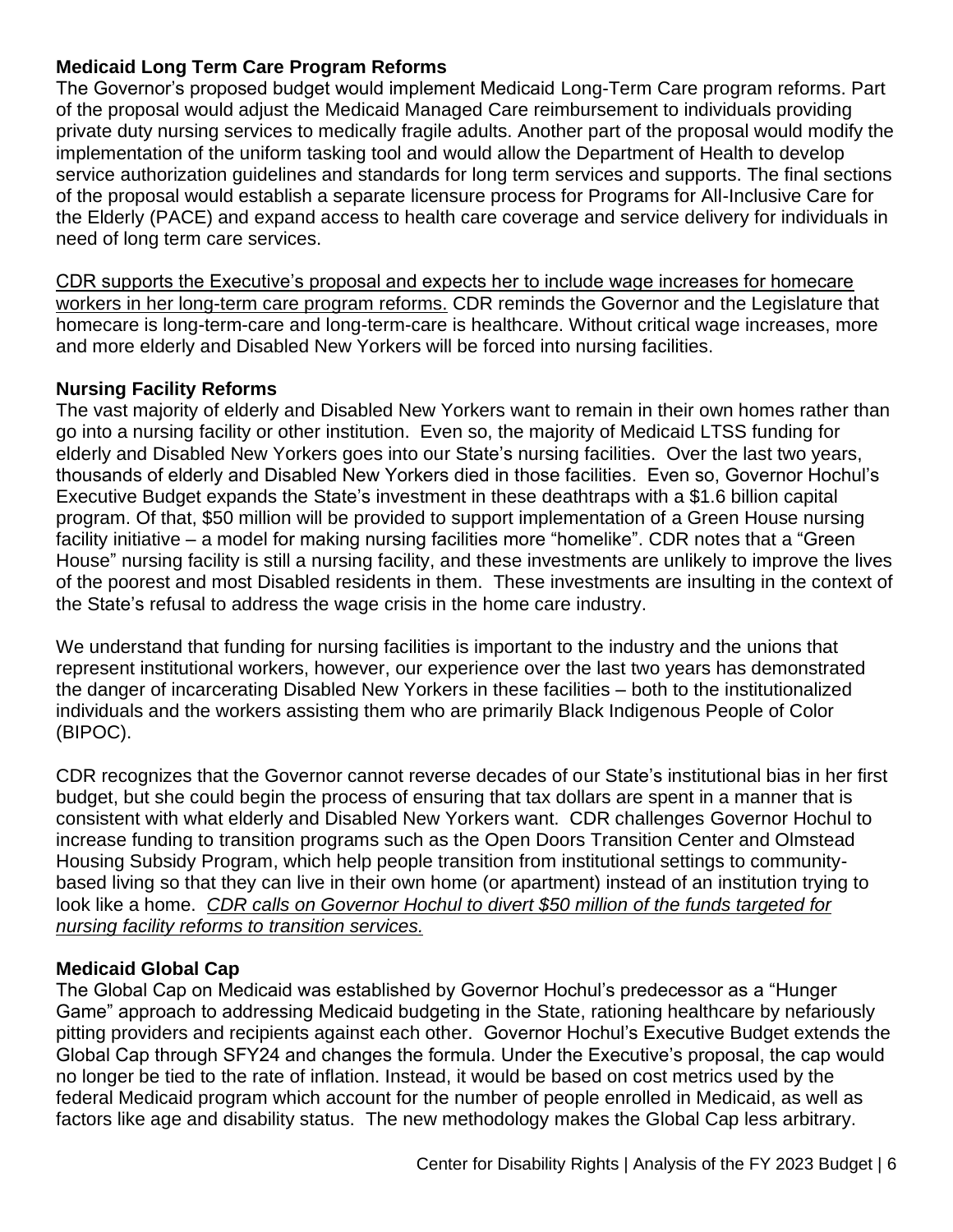However, the cap is still based on historic spending patterns which for more than a decade include inappropriately low attendant wages. CDR is gravely concerned that continuing the global cap – even with these changes – will perpetuate ableist budget policies that are weaponized against New Yorkers with disabilities. *CDR opposes extension of the Global Cap.*

#### **Authorize the Pass-Through of any Federal Supplemental Security Income Cost of Living Adjustment**

The Executive's proposal would authorize Federal Supplemental Security Income (SSI) benefits to be increased in 2023 by the percentage of any SSI Cost of Living Adjustment (COLA). We appreciate that Governor Hochul will not be subsidizing the state budget by stealing the SSI COLA from Disabled New Yorkers. The Governor needs to consider important sweeping changes. Although New York is proud of ensuring marriage equality in our state, Disabled New Yorkers face their own marriage penalty. CDR notes that a married couple on SSI receives less than unmarried SSI recipients. Consequently, some Disabled New Yorkers forgo marriage because by getting married, they won't have sufficient income. Other Disabled New Yorkers find that it is more cost-effective to maintain separate residences as well. *CDR supports the proposal and calls on the Governor to work with the Disability Community to develop a five-year plan to eliminate the SSI marriage disincentive in our State and give Disabled New Yorkers marriage equality*.

#### **Homeless Youth Health Care Consent**

The Executive's proposal would allow homeless youth to consent to their own medical, dental, health and hospital services. Currently, a minor, including a minor who is homeless, needs the consent of a legal guardian to obtain most health care services. This is important because homeless and runaway youth disproportionately identify as Disabled<sup>2</sup>, with 48 percent<sup>3</sup> of homeless youth meeting the criteria for a mental health diagnosis. *CDR supports the Executive's proposal because it will facilitate access to routine health and dental care.*

### **Housing**

CDR appreciates Governor Hochul's efforts, but people with significant disabilities continue to be left in the cold. Governor Hochul includes some positive proposals to increase access to housing, but fails to address one of the most significant policy changes she could make to improve access to housing for institutionalized individuals: recognize that they are homeless.

Although being in a nursing facility or other institutional setting does not mean an individual has a home, they are considered "housed" and unable to be served by programs serving "homeless" individuals. The reality is that unhoused people with LTSS disabilities are often turned away from homeless shelters because they are inaccessible. They are unable to get the services and supports they need if they do not have a permanent residence and are sent to nursing facilities or other institutions. Then, they are considered "housed" and lose access to resources available to other homeless individuals. This is an example of how structural ableism forces Disabled people into institutions. *Governor Hochul and the Legislature need to modify the definition of homelessness in New York to acknowledge that institutionalized individuals are in fact homeless.*

<sup>&</sup>lt;sup>2</sup> Reflecting on My Experiences as a Homeless Youth with Disabilities:

https://disabilityvisibilityproject.com/2021/11/14/reflecting-on-my-experiences-as-a-homeless-youth-with-disabilities/ <sup>3</sup> Facts and Figures About Runaway and Homeless Youth: https://rhyclearinghouse.acf.hhs.gov/blog/2019/03/facts-andfigures-about-runaway-and-homeless-youth-0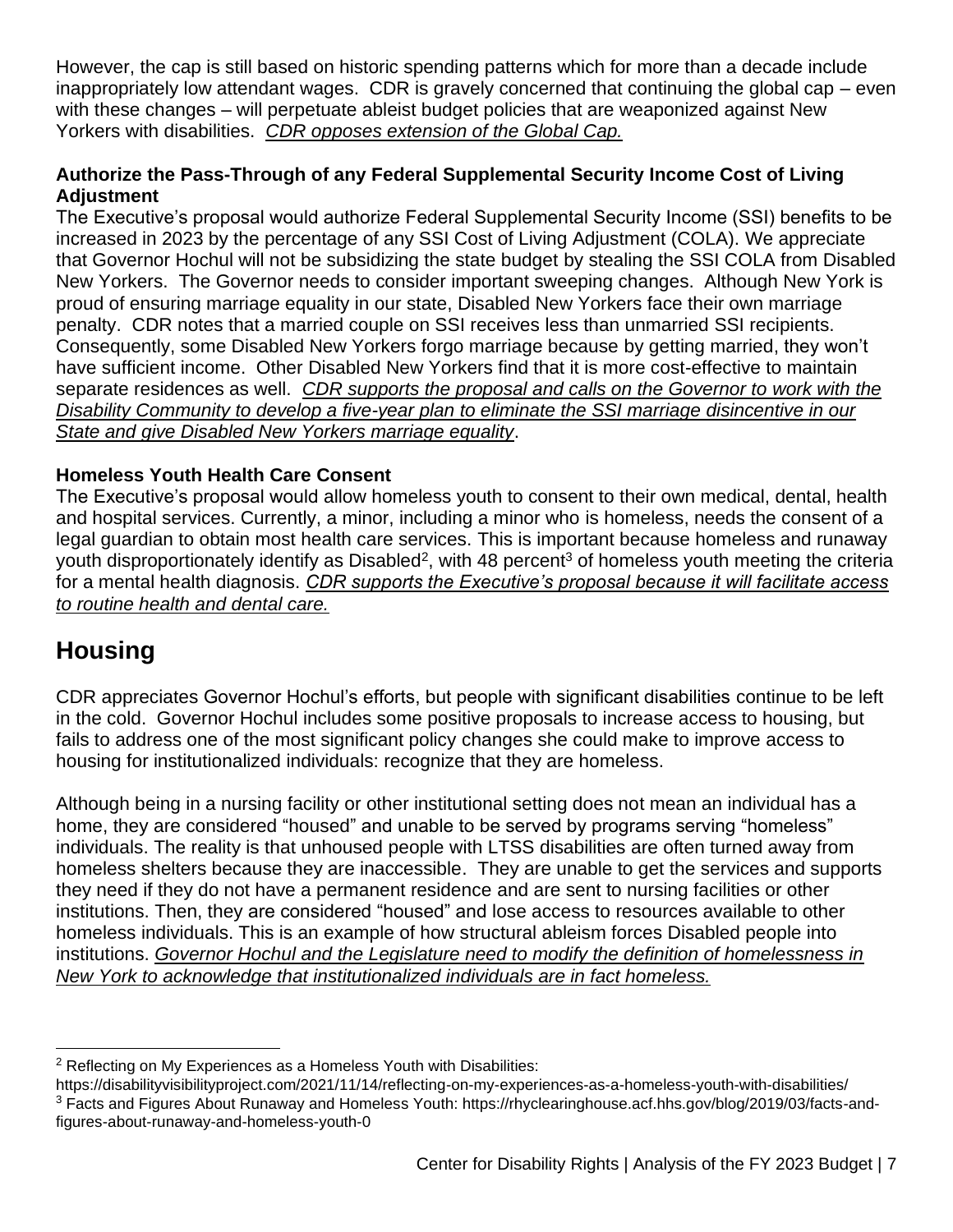#### **Permit the Creation of Accessory Dwelling Units**

Accessory Dwelling Units (ADUs) are living spaces that share a single-family lot with a larger dwelling, mainly located within, attached to, or detached from the main residence, generally containing a kitchen, bathroom and bedroom. ADUs were very common before the increase of suburban single-family homes. An example of an ADU is a garage converted into living space. These units are being used to allow a family to support an elderly or Disabled family member to live independently and get support. They are also being developed in response to the housing crisis to meet the need for affordable housing.

The Governor's Executive Budget would require a city with a population of a million or more people to create a program to address Accessory Dwelling Units and provide amnesty for owners of these units. The proposal would also establish a lending program to assist low- and moderate-income homeowners to secure financing and technical assistance to create accessory dwelling units. *CDR supports this proposal.* 

#### **Facilitate the Conversion of Hotel and Commercial Space into Residential Housing**

The Governor's proposal would increase the housing supply by facilitating the conversion of hotels and commercial office space in New York City into residential housing. *CDR supports the Executive's proposal to repurpose underutilized hotel properties in New York City for housing. However, the Governor has not addressed whether this housing will be affordable for - and accessible to - people with disabilities.* CDR calls on the Governor to ensure that:

- Projects under this initiative are developed in consultation with Disability-led organizations, including Independent Living Centers, and be affordable by people with significant disabilities living on governmental benefits;
- 10% of the units are accessible to people with mobility disabilities;
- 4% of the units are accessible to people with hearing or visual disabilities;
- 15% of the units funded under this initiative should be affordable to people with disabilities living on Medicaid and other benefits; and,
- None of those projects require that a Disabled individual receive support services from any specific provider.

#### **Encourage Transit-Oriented Development of Housing**

The Executive's proposal would prohibit cities, towns, and villages from taking action that prohibit housing with density of at least 25 units per acre on any land where residential construction and occupation are already permitted, or effectively prohibiting such housing through excessive restrictions on height, setbacks, floor-area ratio, and other requirements. These provisions would apply to any city, town, or village with residential zoning within a half mile of a bus transportation center or Metro North, Long Island Railroad, Port Authority, or New Jersey Transit station within 60 miles of New York City. The bill would require comprehensive plans devised by such cities, towns and villages to reflect the goal of increasing multi-family housing in close proximity to transit hubs. *CDR supports the Executive's proposal and calls on the Governor to ensure that comprehensive plans explicitly address accessibility and affordability for people with disabilities.*

#### **Reform the Use of Credit Checks in Tenant Screenings for Housing**

The Governor's proposal would prohibit housing providers from automatically rejecting applicants based on negative credit history or poor credit in certain situations. It would require housing providers to assess if an applicant is able to show that they have paid their rent on time, that they receive rental subsidies, that the applicant's negative credit history or poor credit score is solely the result of outstanding student loans or medical debt, or that it is a direct result of domestic or dating violence, sexual assault or stalking.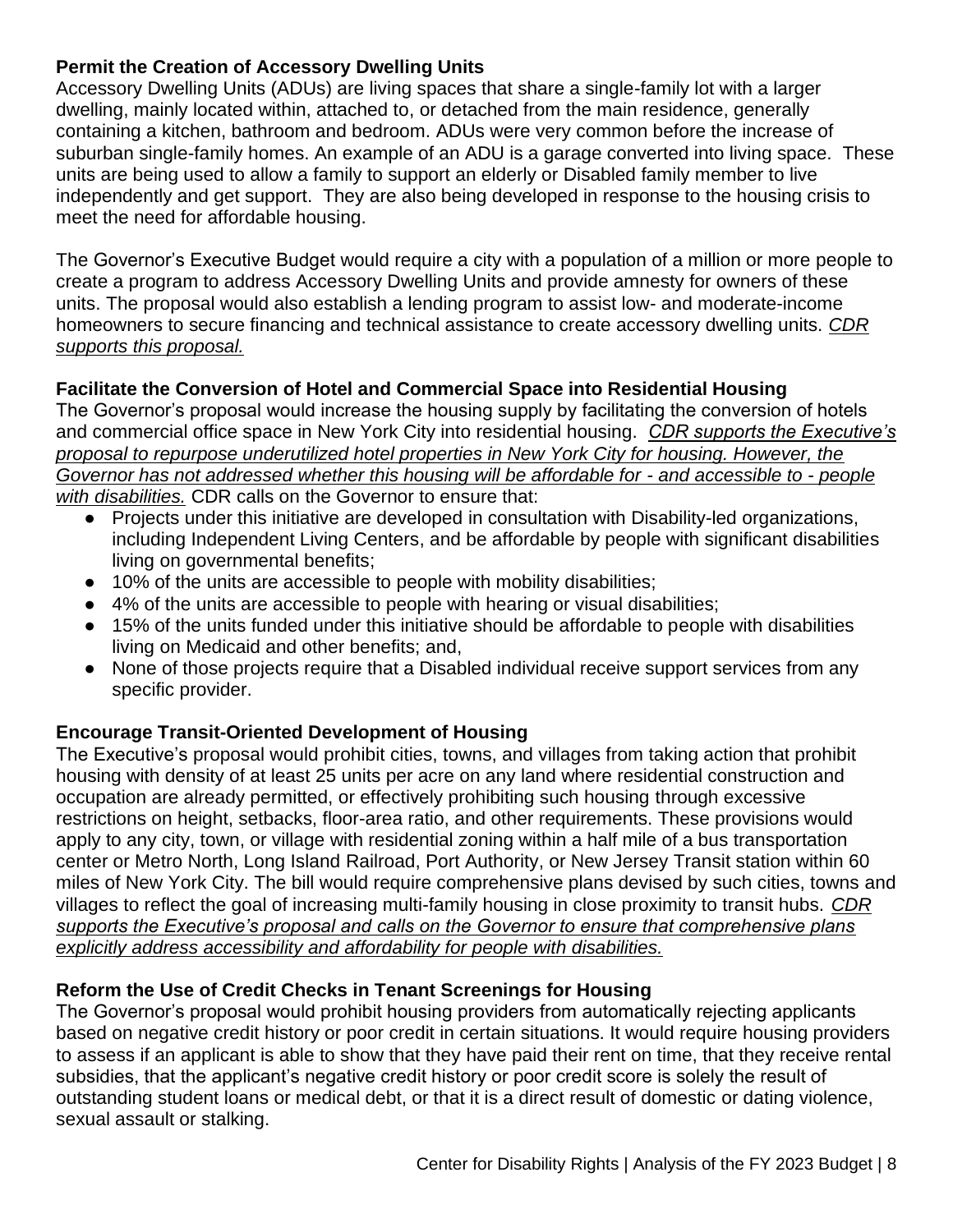*CDR supports this legislation and calls on the Governor and the Legislature to include Disability as an extenuating circumstance.* The formerly institutionalized should also be able to substitute on-time payments to nursing facilities in lieu of traditional rental payments to landlords. Acknowledging this will begin to dismantle the exclusionary practices in housing that have been used to exclude the poor, Disabled, formerly institutionalized and other marginalized communities.

#### **Create a Visitability Tax Credit**

The Disability Community has long advocated for New York to increase the accessible housing stock across the State by incentivizing the use of "visitability" design standards. This includes basic accessible features, including one no-step entrance, an accessible path to the door, hallways and doorways wide enough to accommodate a wheelchair and an accessible bathroom on the first floor. Legislation advanced by the Disability Community and repeatedly vetoed by the previous Governor would create a new tax credit for purchase, construction or retrofitting of a principal residence to achieve universal visitability pursuant to guidelines developed by the Division of Code Enforcement and Administration within the Department of State and caps tax credits awarded at \$1 million dollars per year for five years. Qualifying homeowners could receive a tax credit of up to \$2,750 to renovate their home to make it more universally visitable, or to go toward the cost of developing a universally visitable home. At the time of writing, the Visitability Tax Credit bills (A3409 (Lavine)/S7365 (Kaplan) have both been reintroduced in their respective chambers. *CDR calls on the Governor to incorporate the visitability tax credit into the Budget as part of her budget amendments.*

#### **Access to Home**

Access to Home provides grants for modifications, assisting elderly and Disabled New Yorkers to avoid institutional placement because their home is not accessible to them. This program allows our State to incrementally increase accessibility in single family homes. Governor Hochul's Executive Budget, which level funds Access to Home, falls short. Homes and Community Renewal's (HCR) program typically receives applications for five times the amount of available funding. *CDR calls on the Executive, as part of the budget amendment process, to increase funding for Access to Home to \$10 million.*

### **Education**

#### **Expand the Part-Time Tuition Assistance Program**

The Governor's proposal would expand access to the Tuition Assistance Program (TAP) for part-time students who are enrolled in degree programs and part-time students enrolled in high-demand workforce credential programs at community colleges. *CDR supports this proposal because some people with disabilities are unable to manage a full-time course load, and this will make it possible for more Disabled people to attend higher education or workforce credential programs.*

#### **Stop Transcript Withholding at Institutions of Higher Education Due to Unpaid Student Bills**

The Executive Budget will prohibit higher education institutions from withholding a transcript or other record of credit attainment from a current or former student on the grounds that the student owes a debt. Transcript withholding is a harmful debt collection practice that prevents primarily poor, BIPOC Disabled students from being able to transfer credits and finish their degrees. *CDR supports the Executive's proposal.*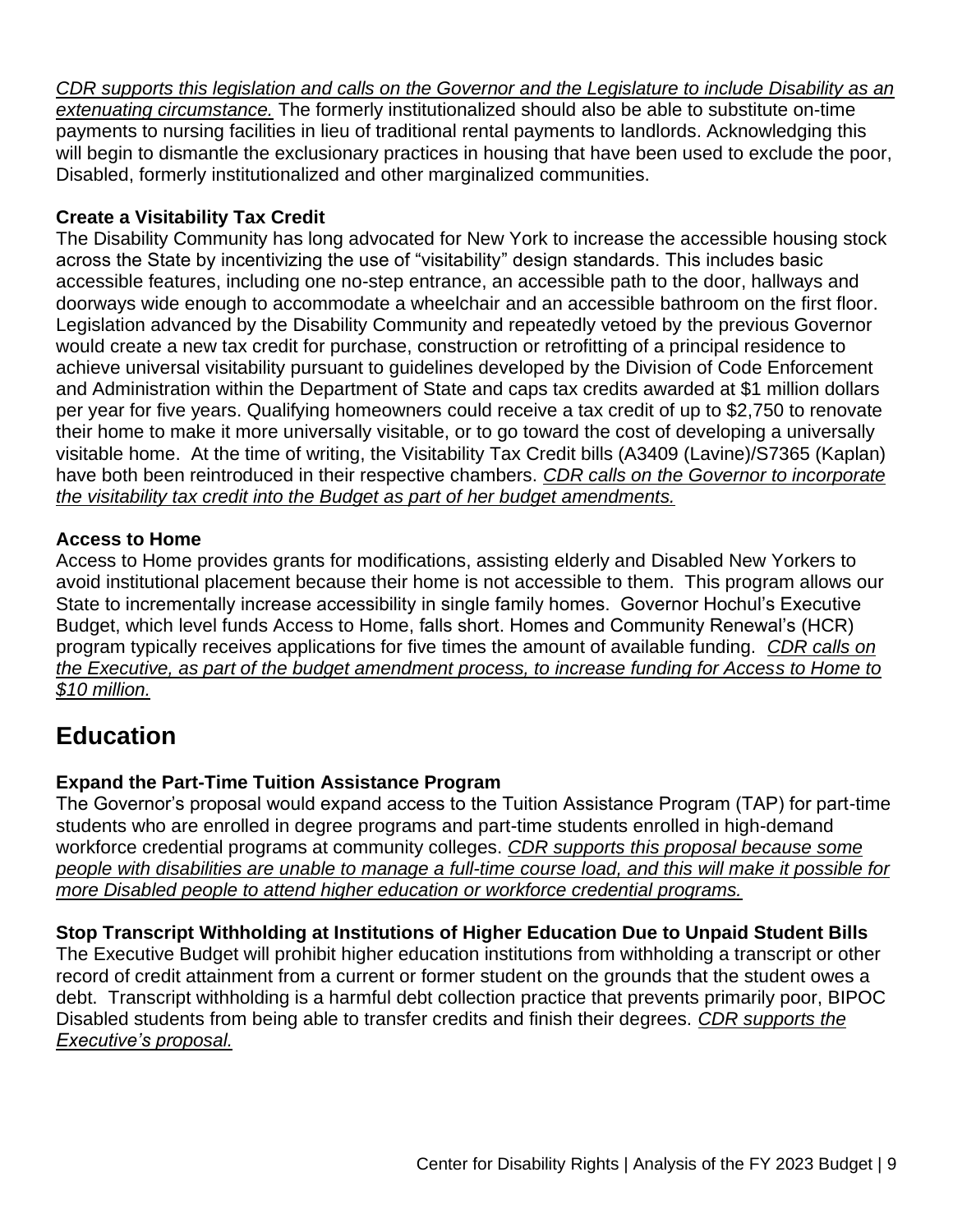### **Create and Fund a Service System to Meet The Needs of DeafBlind Individuals**

The DeafBlind community is one of the most underserved groups in the Disability Community. Few people – even in the Disability Community – realize that there is no dedicated funding stream to provide DeafBlind individuals with the support they need to be independent – outside of educational or vocational support. Without adequate services and supports, the ability of DeafBlind New Yorkers to participate in society is limited. They may struggle to get their personal needs met and find it impossible to advocate for systems changes that would ensure the independence of DeafBlind New Yorkers. Because Rochester has the highest concentration of Deaf individuals in the state (on a per capita basis), CDR has established a small, self-funded program to support DeafBlind individuals in our hometown. That program, however, is limited and only provides a lifeline to a small number of DeafBlind individuals. It's time for New York State to acknowledge this need. *CDR calls on Governor Hochul to include a Budget amendment to fund a pilot program in Rochester to meet the unique and unmet needs of DeafBlind New Yorkers.*

### **Advancing Restorative Justice**

#### **Restore the Tuition Assistance Program (TAP) for Incarcerated Individuals**

Governor Hochul's Executive Budget restores the Tuition Assistance Program (TAP) for incarcerated individuals. CDR supports the Executive's proposal. College opportunity is one of the most productive opportunities that can be offered to incarcerated people. Dismantling barriers to higher education for incarcerated New Yorkers is rooted in racial justice, promotes educational equity and will help incarcerated individuals transition back to community living. *CDR supports this proposal.*

#### **Improve Access to Housing for People with Prior Conviction Records**

Governor Hochul's Executive Budget modifies the New York Human Rights Law to prohibit housing providers from automatically rejecting individuals with one or more prior criminal convictions. Instead, housing providers will only be permitted to consider convictions resulting from offenses that involved a threat to the health or safety of persons or property. This change in the law will increase access to housing for individuals with prior convictions, including formerly incarcerated individuals seeking to transition to the community from nursing facilities and other institutions. *CDR supports this proposal because it will begin to dismantle discriminatory practices that undermine the ability of formerly incarcerated individuals to succeed long after they completed their sentences.*

#### **Clean Slate Act**

For the 2.3 million New Yorkers with a conviction, a criminal record can limit access to opportunities such as employment and housing. The Executive's proposal would improve opportunities for released individuals by sealing certain felony records after seven years, and, sealing misdemeanor records after three years, following the completion of a sentence. *CDR supports the Executive's proposal because criminal convictions – which disproportionately impact BIPOC Disabled people – should not ban someone from basic opportunities such as employment and housing. CDR notes that the proposal allows for certain records to remain unsealed. CDR firmly believes that a conviction for abuse, neglect or other crimes that impact elderly or Disabled people must not be sealed in the case of employment related to working with these individuals*.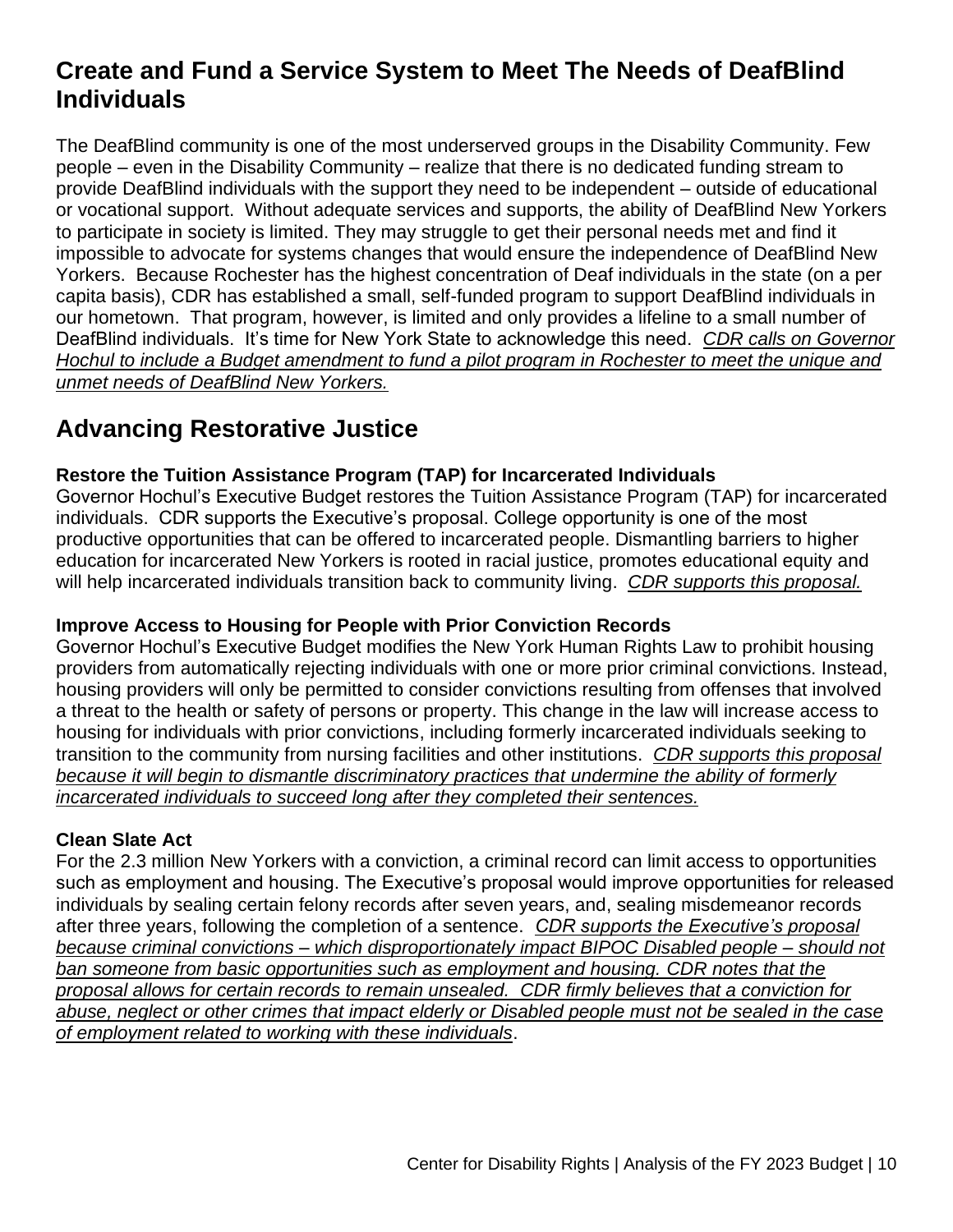#### **Gender-Affirming Treatment of Incarcerated Individuals**

The Executive's proposal would allow incarcerated individuals who have a gender identity that differs from their assigned sex at birth, have a diagnosis of gender dysphoria, who identify as transgender<sup>4</sup>, gender nonconforming<sup>5</sup>, nonbinary, or who are intersex<sup>6</sup> to be placed in appropriate State and local correctional facilities in a manner aligned with their gender identities. The bill would also require the Commissioner of the Department of Corrections and Community Supervision (DOCCS) and the State Commission on Correction to establish rules and regulations that ensure the appropriate treatment of incarcerated individuals who have a gender identity that differs from their assigned sex at birth, who have a diagnosis of gender dysphoria, who identify as transgender, gender nonconforming, or nonbinary, or who are intersex, in the care or custody of the department. *CDR supports the Executive's proposal.*

#### **Non-Driver ID Card for Incarcerated Persons**

The Executive's proposal would permit the Commissioner of Motor Vehicles to waive the fee for issuance of a non-driver identification (NDID) card if the applicant is incarcerated in an institution under the jurisdiction of a state department or agency.

CDR supports the Executive's proposal because incarcerated people make pennies on the dollar while incarcerated. Successful reintegration after incarceration depends on how quickly the formerly incarcerated can get valid government-issued photo identification. Tracking down the documents needed to apply for an ID is impossible in many situations. Trying to secure a job or housing is nearly impossible without an ID. *CDR urges Governor Hochul to adopt a similar policy for individuals who are institutionalized in disability-centric settings like nursing facilities.*

#### **Facilitate Access to ID Cards and Other Vital Records to Enhance Opportunities for Released Individuals**

The Budget would authorize the Department of Corrections and Community Supervision (DOCCS) to obtain a certified birth certificate or transcript of birth on behalf of an incarcerated individual for the purpose of providing State identification upon release. *CDR supports the Executive's proposal.* This will begin to dismantle the barriers that prevent formerly incarcerated people from obtaining identification.

# **Civil Rights**

#### **Codify Language Access Policy**

The Governor's proposal would codify the state language access policy, which requires State agencies that interact with the public to provide interpretation and translation services for vital documents in the ten most spoken non-English languages in New York based on United States Census Data. *CDR supports the Executive's proposal because Disabled people who do not speak English need access to language services.* 

<sup>4</sup> Transgender: An umbrella term for people whose gender identity and/or expression is different from cultural expectations based on the sex they were assigned at birth. Being transgender does not imply any specific sexual orientation. Therefore, transgender people may identify as straight, gay, lesbian, bisexual, etc.

 $5$  Gender non-conforming is a broad term referring to people who do not behave in a way that conforms to the traditional expectations of their gender, or whose gender expression does not fit neatly into a category.

 $6$  Intersex: The intersex definition is a person is born with a combination of male and female biological characteristics, such as chromosomes or genitals, that can make it difficult for doctors to assign their sex as distinctly male or female.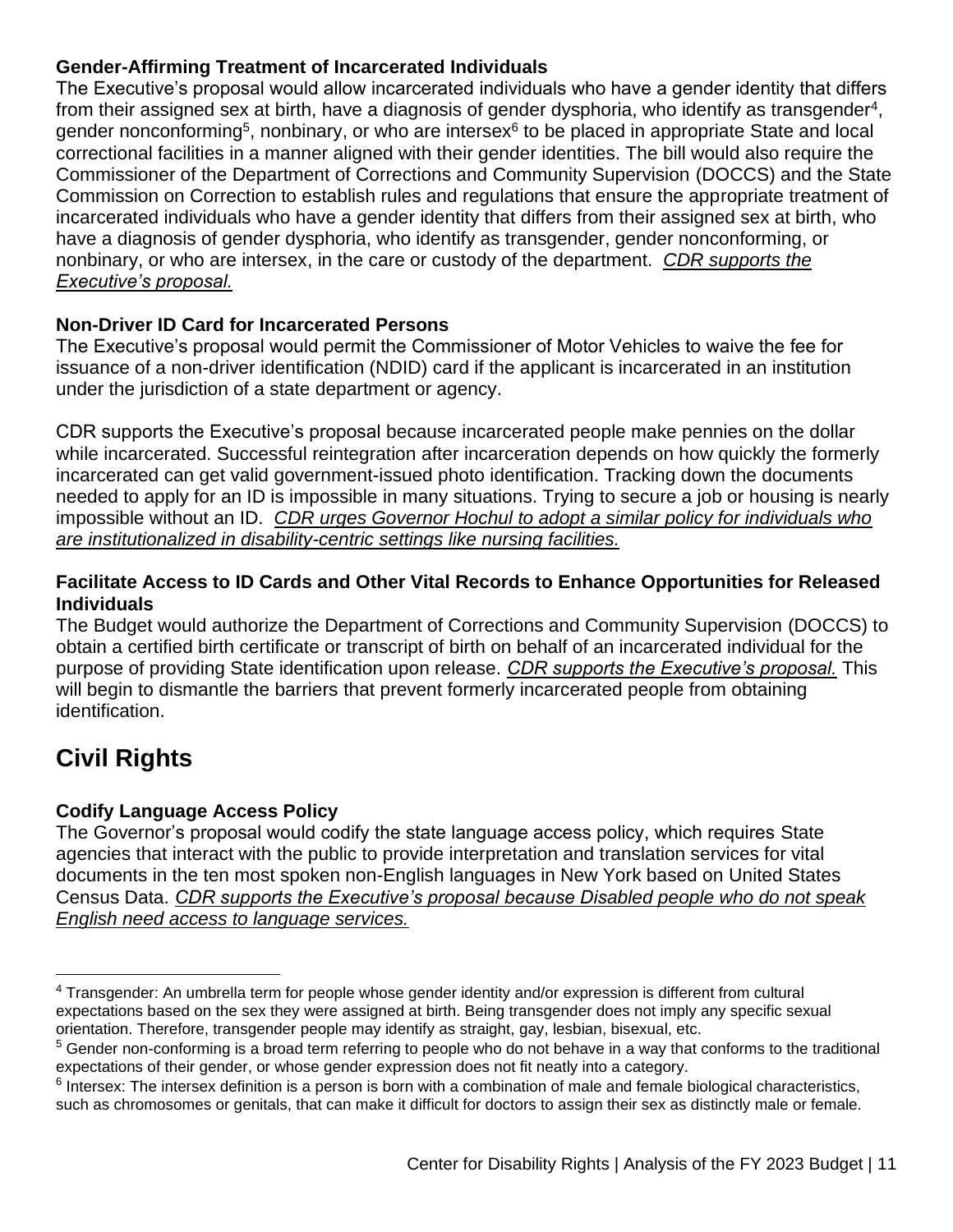#### **Make Explicit that Discrimination on the Basis of Citizenship and Immigration Status is Unlawful**

The Governor's proposal will make explicit that discrimination on the basis of citizenship and immigration status is unlawful. The bill will add the term "citizenship and immigration status" as a protected class throughout the Human Rights Law. It will define citizenship or immigration status to mean the citizenship of any person or the immigration status of any person who is not a citizen of the United States. All New Yorkers must be able to attend school and obtain housing, employment and credit without the fear of discrimination or harassment. *CDR supports the Executive's proposal.*

#### **10 Day Voter Registration Deadline**

The Executive's proposal would amend election law by changing the deadline for voter registration from 25 days before an election to 10 days before an election. This would be consistent with the State Constitution's registration deadline of 10 days before an election. *CDR supports the Governor's proposal to change the voter registration deadline from 25 days before an election to 10 days before an election.*

#### **Allow the Transfer of Non-Competitive Employees Appointed Through the State's 55-B and 55- C programs into the Competitive Class**

The 55-B and 55-C programs provide employment opportunities for individuals and veterans with disabilities. Section 55-B<sup>7</sup> of the New York State Civil Service law authorizes up to 1,200 positions normally filled through competitive examination to be filled through the appointment of qualified persons with disabilities. Section 55-C<sup>8</sup> authorizes the designation of up to 500 positions in the noncompetitive class to be filled by qualified wartime veterans with disabilities. Governor Hochul's proposal would allow people employed by the State through the 55-B or 55-C programs to move to a competitive class if they meet the necessary criteria. This would enhance career mobility for individuals and veterans with disabilities who joined the State workforce through these programs. *CDR supports Governor Hochul's proposal.*

#### **Marriage Certificates**

When transgender individuals seek to update their marriage certificates, the Division of Vital Records' policy is to have the couple divorce and remarry in order to obtain an accurate marriage certificate, purportedly because the original document was witnessed and thus cannot be amended. It is unclear why a new, amended document could not simply be re-witnessed, but this is obviously an absurd requirement with major implications for the lives of married transgender people.

The Governor's proposal would allow name and gender changes on marriage certificates upon receipt of proper proof and would make other changes to the law related to record keeping fees and authority for the Attorney General to compel local government compliance with the law. This will advance the civil and human rights of all people regardless of gender and begin to eliminate barriers that undermine the health, safety and equality of people because of their gender. *CDR supports the Executive's proposal.*

<sup>7</sup> New York Consolidated Laws, Civil Service Law – CVS § 55-b. Employment of persons with disabilities by the state

https://codes.findlaw.com/ny/civil-service-law/cvs-sect-55-b.html#:~:text=1.,duties%20of%20any%20such%20position. 8 New York Consolidated Laws, Civil Service Law – CVS § 55-c. Employment of veterans with disabilities by the state: https://codes.findlaw.com/ny/civil-service-law/cvs-sect-55-c.html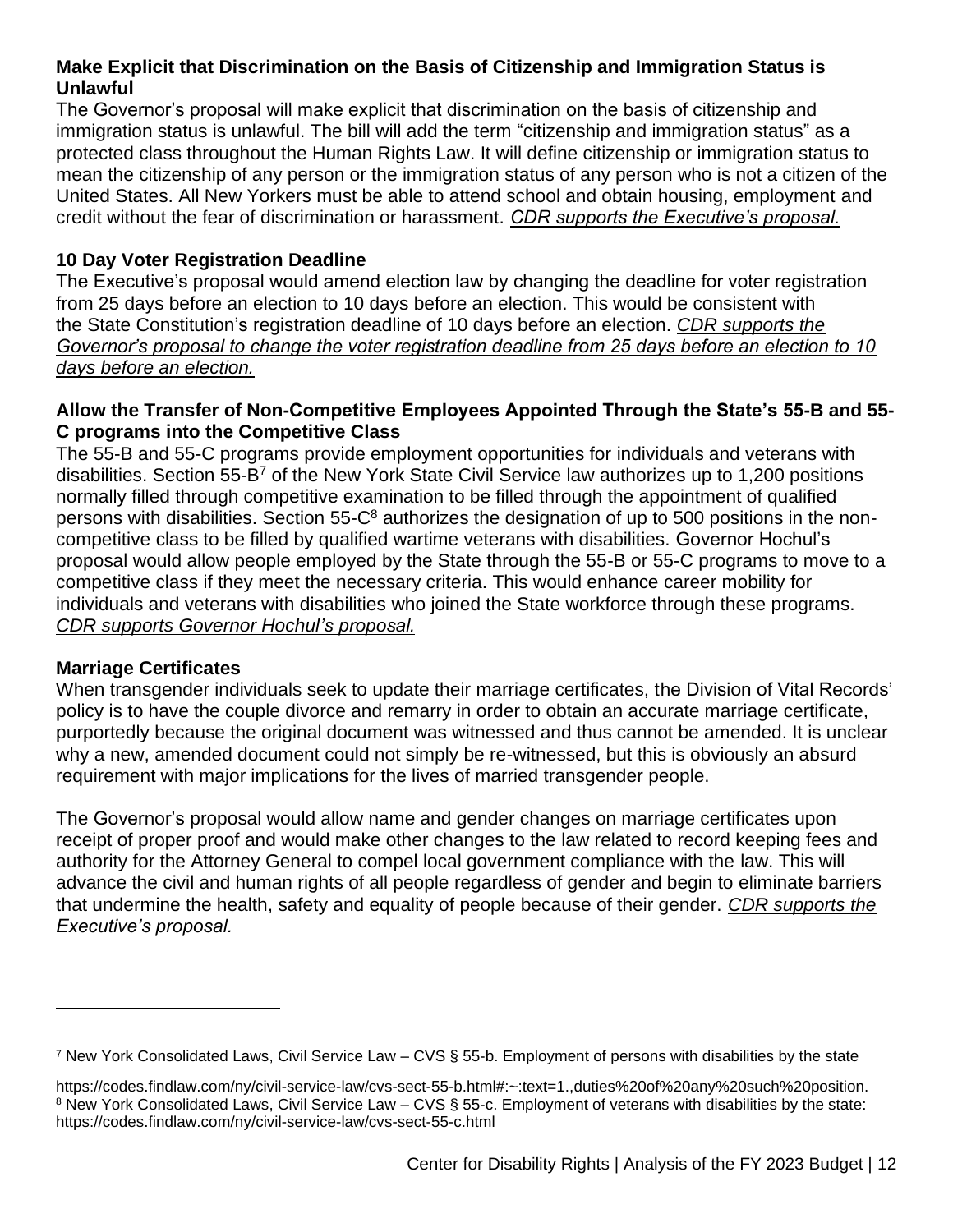#### **Provide Gender "x" Options at All Public-Facing State Agencies**

The proposal would require all State agencies to update all applicable forms and data systems to include a gender "x" option so that all New Yorkers have the option to use either male, female, or gender "x" as an identifier on forms that collect gender or sex data. CDR notes that many Disabled people – and many Autistic individuals in particular – identify as gender-fluid or gender nonconforming. Providing an "x" option will uphold the dignity of transgender and gender non-conforming New Yorkers with and without disabilities. *CDR supports the Executive's proposal.*

#### **Require Polling Sites on College Campuses**

The Executive Budget would require local Boards of Election to establish one or more polling sites on college campuses whenever a contiguous property of a college or university contains 300 or more registrants who are registered to vote at an address on that contiguous property. The polling location must be on or nearby such campus or property and must be recommended by the college or university and agreed to with the local Board of Elections. Providing such a polling site will particularly benefit Disabled college students who may face additional barriers to getting to an off-campus polling site. *CDR supports the Executive's proposal.*

#### **Establish the Gender-Based Violence Training Institute**

The proposal would create a Gender-Based Violence Training Institute (GBVTI) within the Office for the Prevention of Domestic Violence (OPDV). OPDV will develop the GBVTI in consultation with relevant, culturally responsive community-based organizations and statewide advocacy organizations. OPDV will create a mandatory 40-hour training certification for domestic violence advocates, offer train-the-trainer certification and offer ongoing continuing education opportunities to ensure that New York's domestic violence services system is trauma-informed, survivor-centered, and culturally responsive. It is important to note that domestic violence against Disabled people can look very different than "traditional" domestic violence. Examples of disability-specific domestic violence include taking communication equipment or a wheelchair away from the individuals, leaving the individual in bed or threatening to send an individual to a nursing facility. *CDR supports the Executive's proposal and urges that the Training Institute and certification include a disability-specific component.*

### **Infrastructure**

#### **Authorize the Dormitory Authority to Provide its Services to not-for-profit corporations**

The Governor's proposal would provide the Dormitory Authority of New York State (DASNY) with authorization to provide financing, design, and construction services to not-for-profit organizations for capital infrastructure projects. Expanding DASNY's scope will provide access to vital capital for notfor-profits embarking on capital projects. *CDR supports this proposal with the caveat that funds should not be used for facilities that segregate people with disabilities.*

### **Revenue**

#### **Extend the Tax Credit for Companies who Provide Transportation to Individuals with Disabilities for an Additional Six Years**

The Executive's proposal would extend the corporate franchise tax credit for companies who provide transportation to individuals with disabilities for six years. *While CDR supports the proposal, we urge the Governor to reflect on how this proposal is rooted in structural ableism. New York State*